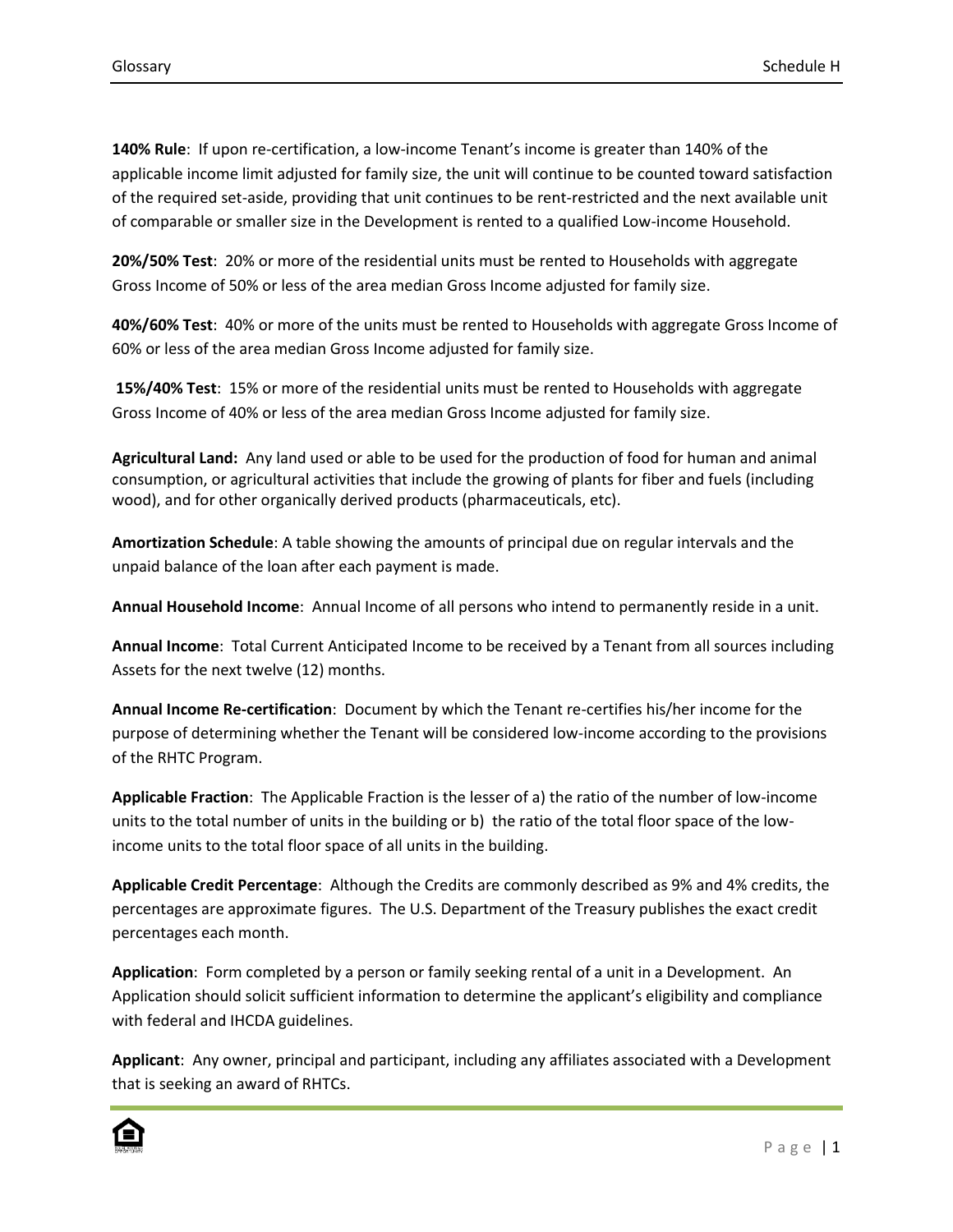**Assets**: Items of value, other than necessary and personal items, which are considered in determining the eligibility of a Household.

**Asset Income**: The amount of money received by a Household from items of value as defined in HUD Handbook 4350.3.

**Authority**: Indiana Housing and Community Development Authority (IHCDA)

**Certification Year**: The twelve (12) month time period beginning on the date the unit is first occupied and each twelve (12) month period commencing on the same date thereafter.

**Competitive Negotiation Procedure**: The procurer prepares a formal Request for Proposals (RFP) and requests proposals from at least two (2) or more qualified firms or individuals. Negotiations should be conducted with more than one of the responding sources.

The following requirements apply:

Preparation of Request for Proposals (RFP). The RFP should include these elements, at a minimum:

- (1) Scope of Services detailed description of the extend and type of work to be performed.
- (2) Time Requirements performance period.
- (3) Considerations for Bidding any additional requirements not pertaining to the scope of services that would be considered when preparing a proposal.
- (4) Proposal Instructions the format of the proposal.
- (5) Evaluation of Proposals The tax credit applicant must identify all significant evaluation factors (and their relative importance), including price or cost where required, technical expertise, past experience, price, staffing, etc. and how the proposals received will be scored.
- (6) Federal, state, and local regulations applicable to the award.

## b. **The RFP must not be prepared or solicited by those firms or individuals who will be submitting proposals**.

- c. Proposals must be solicited from at least two qualified sources to permit reasonable competition. Efforts must be made (and documented) to attract proposals from small businesses, minority-owned businesses, and women's business enterprises. You may get this directory from www.in.gov/idoa/minority/mbdirectory.html.
- d. The RFP must be publicized and reasonable requests by competing sources must be honored to the maximum extent possible. The award recipient must retain documentation of the RFP distribution process.
- e. Evaluation of Proposals. When proposals or statements of qualification are received, they should be evaluated by the tax credit applicant based upon pre-established criteria. Evaluation criteria commonly used include the following, at a minimum:

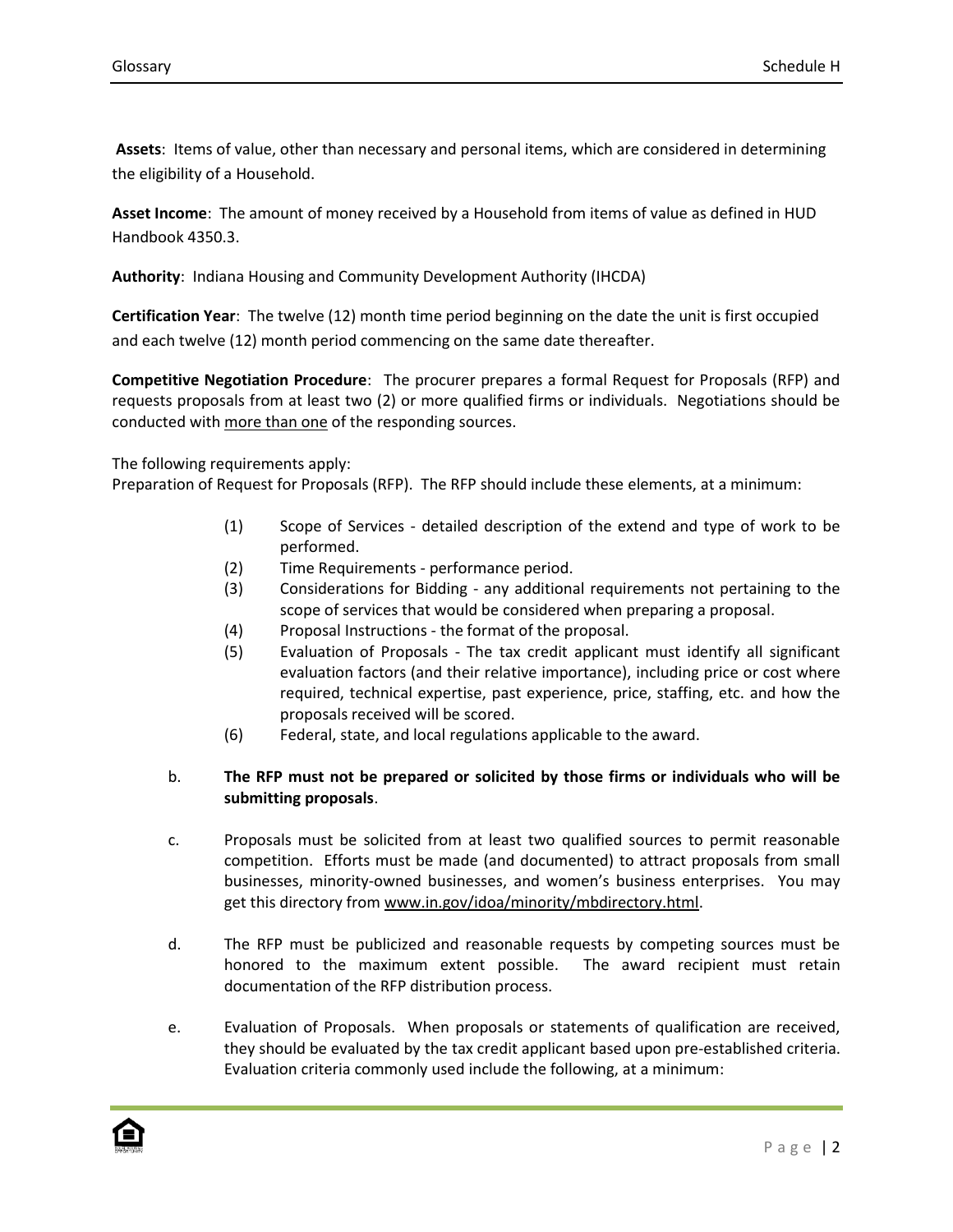- (1) Specialized experience or technical expertise of the firm and its personnel in connection with the type of services to be provided and the complexity of the project.
- (2) Past record of performance on such contracts within the State of Indiana, and a list of other clients served including type of work, timeliness, quality requirements, and cost control. References submitted by interested bidders should be contacted.
- (3) Capacity of the firm to perform the work within time limitations, taking into consideration the current and planned workload of the firm.
- (4) Familiarity of the firm with the type of problems applicable to the project.
- (5) Price.
- f. The review process for both statements of qualification and proposals in response to a Request for Proposal should be thorough, uniform, and well-documented. The review process is to be conducted by a committee or board which, to the greatest extent possible, includes persons with the appropriate technical skills. Reviewers must have no conflicts of interest with the firms or individuals under review, such as family relationship, close friendship or business partnerships.
- g. Negotiations should be conducted with more than one of the sources submitting proposals. Retain verifiable documentation recording the negotiations process.
- h. Award must be made to the responsible offer or whose proposal will be the most advantageous to the project, considering price and other factors. Unsuccessful bidders must be promptly notified. When the award is made to a responsible bidder not having the lowest price, the award recipient must document its reasons for not selecting the lowest proposed price.
- i. The award recipient must then establish a contract file that contains the following:
	- 1. A description of the method used to select architect, engineer, or consultant.
	- 2. Qualification statements or proposals received.
	- 3. Negotiation methods.
	- 4. Cost and pricing data supporting the contract.
	- 5. Verification of contractor eligibility.
	- 6. Contract for services.
	- 7. Records of progress payments including retainage withheld.
	- 8. Contract change orders, if any.

**Compliance**: The act of meeting the requirements and conditions specified under the law and the RHTC Program requirements.

**Compliance Period**: The time period for which a building must comply with the requirements set forth in Section 42 of the Internal Revenue Code and credits can be recaptured for noncompliance. The Developments first 15 taxable years.

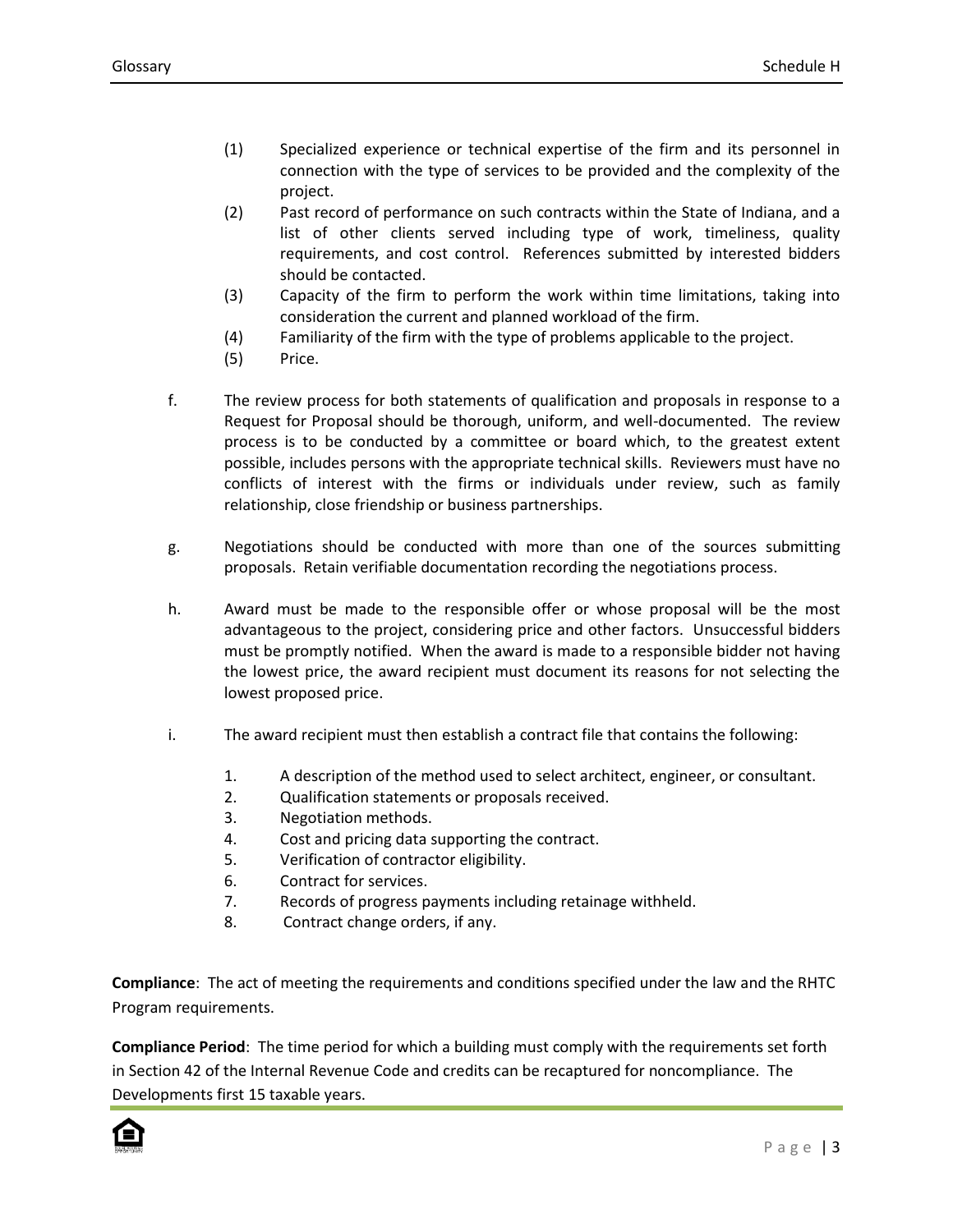**Correction Period**: A reasonable time as determined by the Authority for an Owner to correct any violation as a result of noncompliance.

**Credit:** Tax Credit as authorized by Section 42 of the Internal Revenue Code.

**Credit Period**: The period of ten (10) taxable years during which credit may be claimed, beginning with:

1) the taxable year the building is placed in service; or

2) at the election of the taxpayer, the succeeding year, but only if the building is a Qualified Low-Income Building as of the close of the first year of such building, and remains qualified throughout succeeding years.

**Current Anticipated Income**: Gross anticipated income for the next twelve (12) months as of the date of occupancy that is expected to be received by the Tenant(s) including Imputed Income.

**Declaration of Extended Low-Income Housing Commitment**: The agreement between IHCDA and the Owner restricting the use of the Development during the term of the RHTC Extended Use Period.

**Developer**: Any individual and/or entity who develops or prepares a real estate site for residential use to be a RHTC Development.

**Development**: Rental housing development receiving a RHTC allocation.

**Development Team**: Anyone associated with the development as listed in the Application (Form A) e.g. attorney, bond counsel {if applicable}, developer, accountant, consultant, management entity, general contractor and architect.

**Effective Date of Tenant Certification**: The date the Tenant Income Certification becomes applicable. For initial Certifications, this date must be the move-in date of the Tenant. For annual Re-certifications, this date must be no later than one year from the Effective Date of the previous (re) certification.

**Effective Term of Verification**: A period of time not to exceed one hundred twenty (120) days. A Verification is valid for ninety (90) days, and may be updated orally for an additional thirty (30) days. Verification must be within the effective term at time of Tenant's Income Certification.

**Eligible Basis**: The Eligible Basis of a qualifying Development generally includes those capital assets incurred with respect to the construction, rehabilitation, or acquisition in certain circumstances, of the property, minus non-depreciable costs such as land and certain other items such as financing fees. While it may not include any parts of the property used for commercial purposes, it may include the cost of facilities for use by Tenants to the extent there is no separate fee for their use and they are available to all Tenants. It may also include the cost of amenities if the amenities are comparable to the cost of amenities in other units. Eligible Basis is reduced by an amount equal to the portion of a building's adjusted basis which is attributable to non low-income units which exceed the average quality standard of the low-income units unless the cost of building the market rate units does not exceed the cost of the

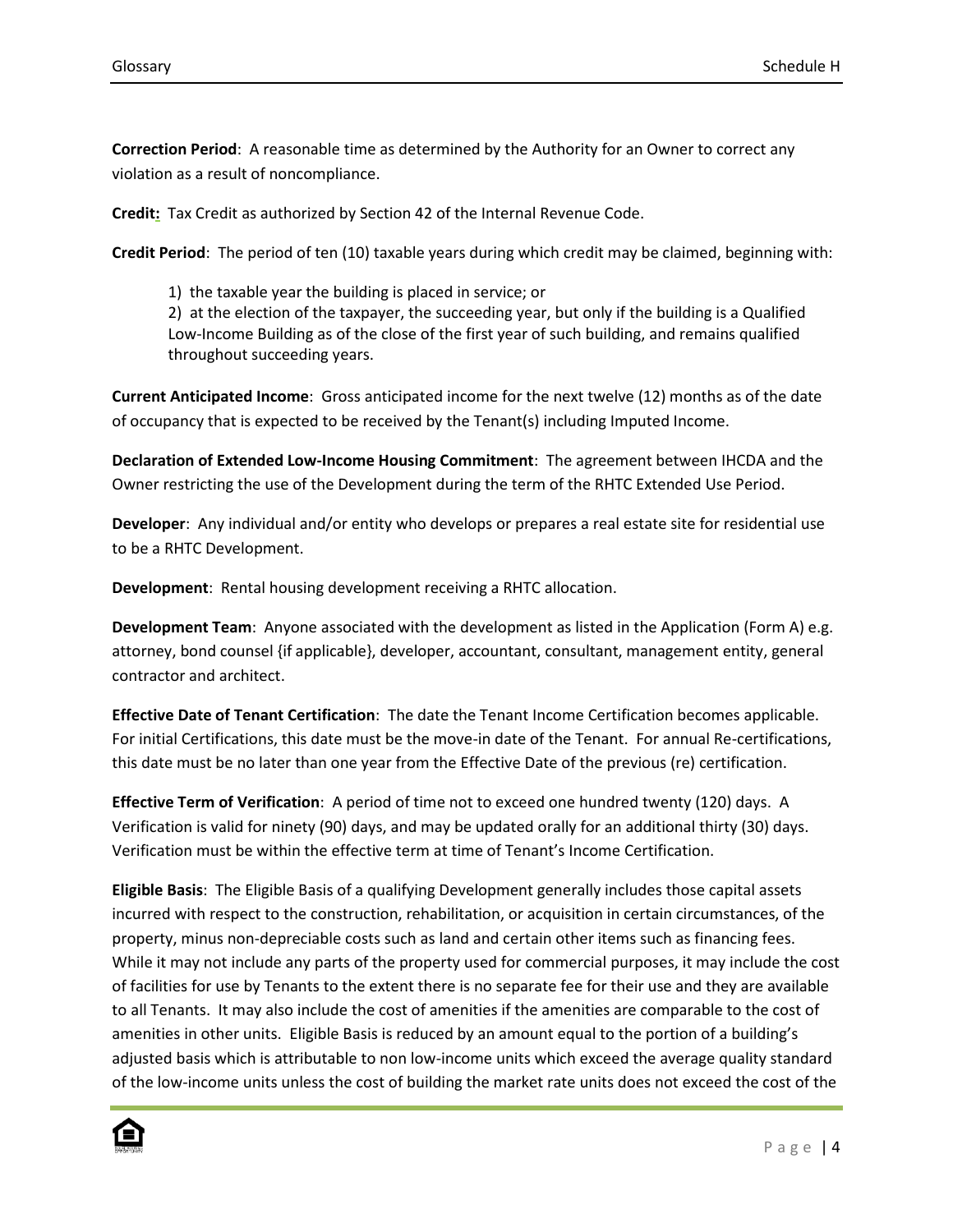average low-income units by more than 15% and the excess cost is excluded from Eligible Basis. Eligible Basis is further reduced by the amount of any federal grants applied towards the Development, and, should the Owner so elect, it may be reduced by "federal subsidies" to take advantage of the higher applicable RHTC percentage. It is determined without regard to depreciation.

**Eligible Tenant**: The current tenant of the unit, so long as that tenant is eligible to occupy the unit under the requirements of Section 42 of the Internal Revenue Code. This expressly includes a tenant whose income would not currently qualify under Section 42, but who was qualified at the time of tenant's original occupancy of the unit.

**Employment Income**: Wages, salaries, tips, bonuses, overtime pay, or other compensation for personal services from a job.

**Extended Use Period**: The time frame that begins the first day of the initial 15 year compliance period, on which such building is part of a qualified low-income housing Development and ends 15 years after the close of the Initial Compliance Period, or the date specified by IHCDA in the Declaration of Extended Low-Income Housing Commitment.

**Fair Market Value**: An amount that represents the true value at which property could be sold on the open market.

**First Year of the Credit Period**: Either the year a building is placed in service, or, at the Owner's option, the following year.

**Foreclosure**: A legal procedure in which property mortgaged as security for a loan is sold to pay the defaulting borrower's debt.

**Gross Income**: See Annual Household Income.

**Gross Rent**: Maximum amount that a Tenant can pay for rent before deducting a utility allowance. Note: The Owner must be aware of the year in which the RHTC allocation was made and the specific guidelines that refer to the calculation of gross rent for those years, i.e. 1987, 1988, and 1989 RHTC allocations base gross rent on the actual number of persons residing in the unit.

**Household**: The individual, family, or group of individuals living in the unit.

**IHCDA**: Indiana Housing and Community Development Authority

**Imputed Income**: The estimated earnings of Assets held by a Tenant using the potential earning rate established by HUD.

**Income Limits**: Maximum incomes as published by HUD for Developments giving the maximum Income Limits per unit for Low-Income (40%, 50% or 60% of median) Units.

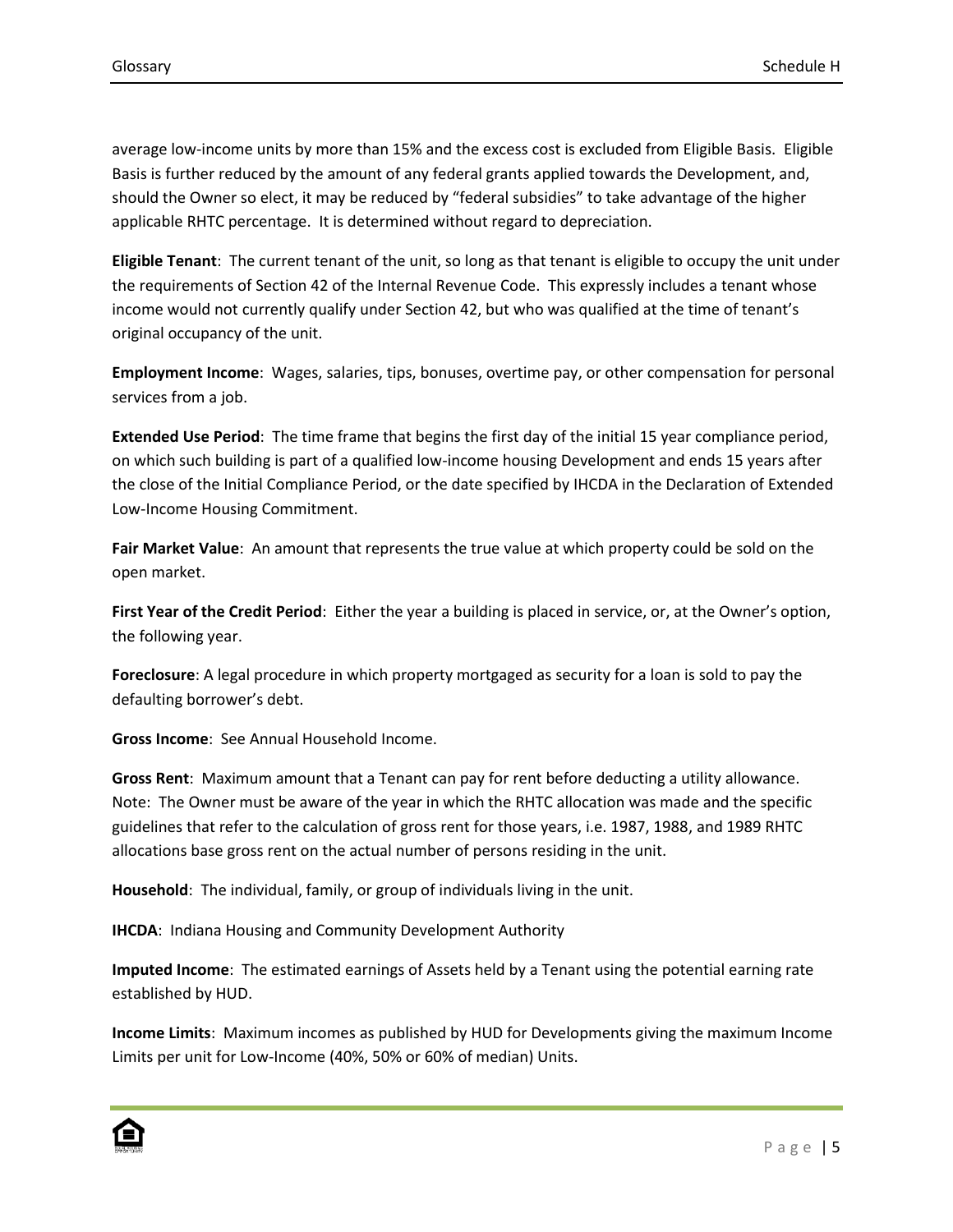**Infill housing**: Residential development on small parcels in previously established areas for replacement by brand new or refurbished housing that utilizes existing utilities and infrastructure.

**Initial Compliance**: The 12 month period commencing with the date the building is placed in service. Note: Developments consisting of multiple buildings with phased completion must meet the set-aside requirements on a building-by-building basis with the 12 months commencing with the individual date each building is placed in service.

**Initial Compliance Period**: A fifteen (15) year period, beginning with the first taxable year in which Credit is claimed, during which the appropriate number of units must be marketed and rented to RHTC eligible Households, at restricted rents.

**Inspection**: A review of a Development which may be made annually by IHCDA or its agent, which includes an examination of records, a review of operating procedures and a physical inspection of units.

**Joint Venture**: A combination of one or more independent entities that combine to form a new legal entity for the purpose of this Development.

**Large City:** A city with a population of 75,000 or more (See Appendix D). The Development must be located within one mile of the zoning jurisdiction and/or use city utility services (water and sewer).

**LIHTC**: Low Income Housing Tax Credit. Also known as Rental Housing Tax Credit (RHTC). Tax Credit as authorized by Section 42 of the Internal Revenue Code.

**Lease**: The legal agreement between the Tenant and the Owner which delineates the terms and conditions of the rental of a unit.

**Low-Income Household/Tenant**: Households whose incomes are not more than either 50% or 60% of the median family income for the local area adjusted for family size.

**Low-Income Unit**: A unit in a building if:

1. Such unit is rent-restricted (as defined in subsection (g) (2) of IRS Section 42 of the Code);

2. The individuals occupying such unit meet the income limitation applicable under subsection  $42(g)(1)$  to the Development of which such building is part;

3. The unit is suitable for occupancy, available to the general public, and used other than on a transient basis.

**Management Company**: A firm authorized by the Owner to oversee the operation and management of the Development and who accepts compliance responsibility.

**Maximum Allowable Rent Calculation**: The Maximum Allowable Rent Calculation includes costs to be paid by the Tenant for utilities inclusive of heat, electricity, air conditioning, water, sewer, oil, or gas where applicable (does not include cable television or telephone).

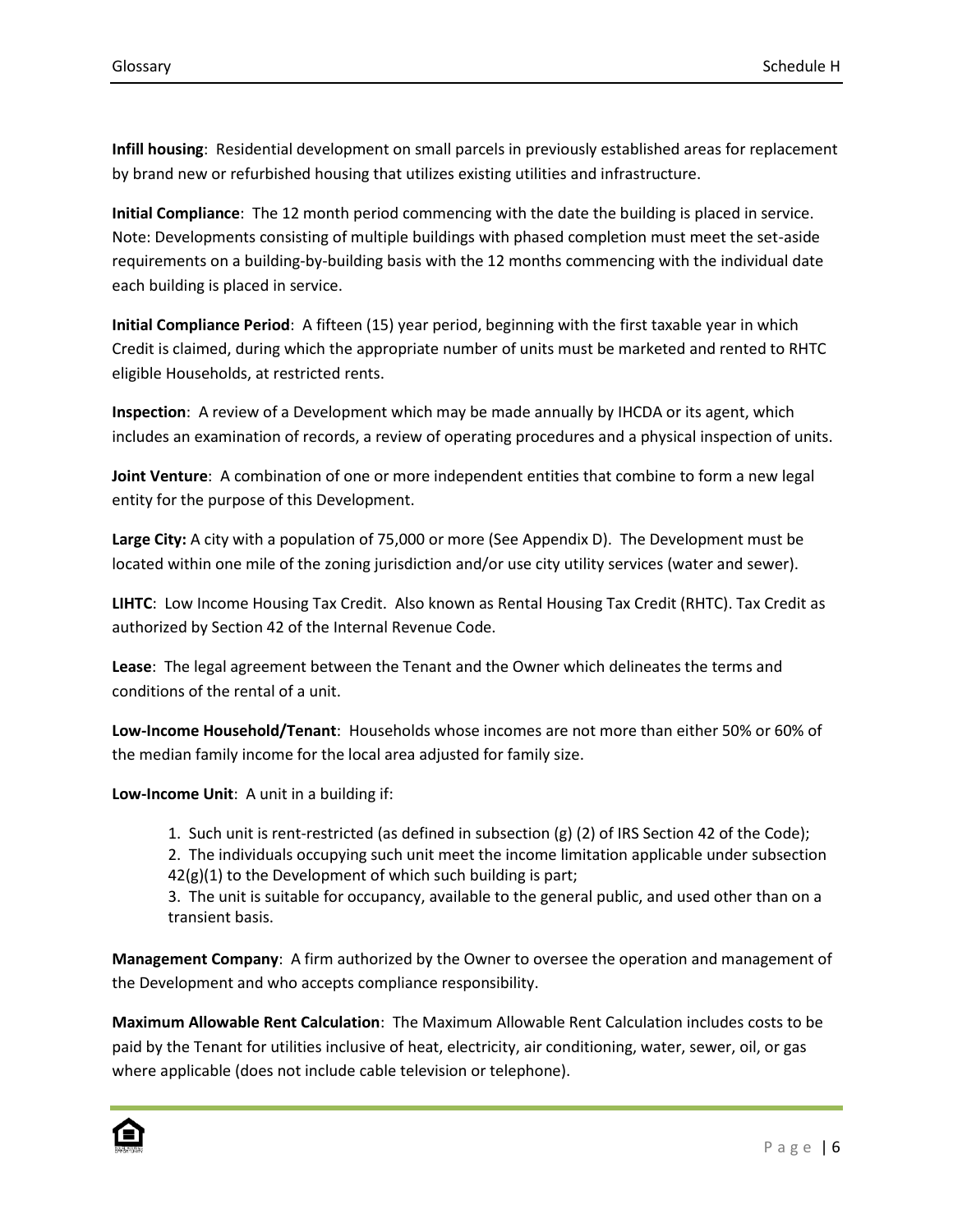**Maximum Chargeable Rent (Net Rent):** Gross Rent less Utility Allowance paid by the Tenant.

**Median Income**: A determination made through statistical methods establishing a middle point for determining Income Limits. Median is the amount that divides the distribution into two equal groups, one group having income above the median and one group having income below the median.

**Minimum Set-Aside**: The minimum number of units that the Owner has elected and set forth in the Declaration of Low-Income Housing Commitment to be income and rent-restricted.

**Narrative Summary**: A description written by the Applicant of the need for the Development within the community and the Development itself. This narrative should give an accurate depiction of how this Development will benefit the particular community. Generally, the summary should include the following points:

- 1. Development and unit description
- 2. Amenities in and around Development
- 3. Area's needs that Development will help meet
- 4. Community support and/or opposition for Development
- 5. The constituency served by the Development
- 6. Development quality
- 7. Development location
- 8. Effective use of resources
- 9. Unique features
- 10. Services to be offered
- 11. Address Allocation Plan points MUST include pages 3-9 of Form- A (the Application).

**Owner**: Any individual, association, corporation, joint venture, or partnership that has any ownership interest in a RHTC Development.

**Permanent Supportive Housing (PSH):** Permanent supportive housing is affordable rental housing with support services for low-income or homeless people with severe mental illness, substance abuse, or HIV/AIDS. The services can be offered within the development or off-site.

**Placed in Service Date**: For buildings, this is the date on which the building is ready and available for its specifically assigned function, as set forth on IRS Form 8609.

Qualified Allocation Plan: The plan developed and promulgated from time to time by IHCDA, which sets out the guidelines and selection criteria by which IHCDA allocates RHTC.

**Qualified Basis**: The portion of the Eligible Basis attributable to low-income rental units. It is equal to the Eligible Basis multiplied by the Applicable Fraction. The amount of Qualified Basis is determined annually on the last day of each taxable year.

Note: This is the lesser of the Applicable Fraction/Occupancy Percentage:

1. the proportion of low-income units to all residential rental units; or

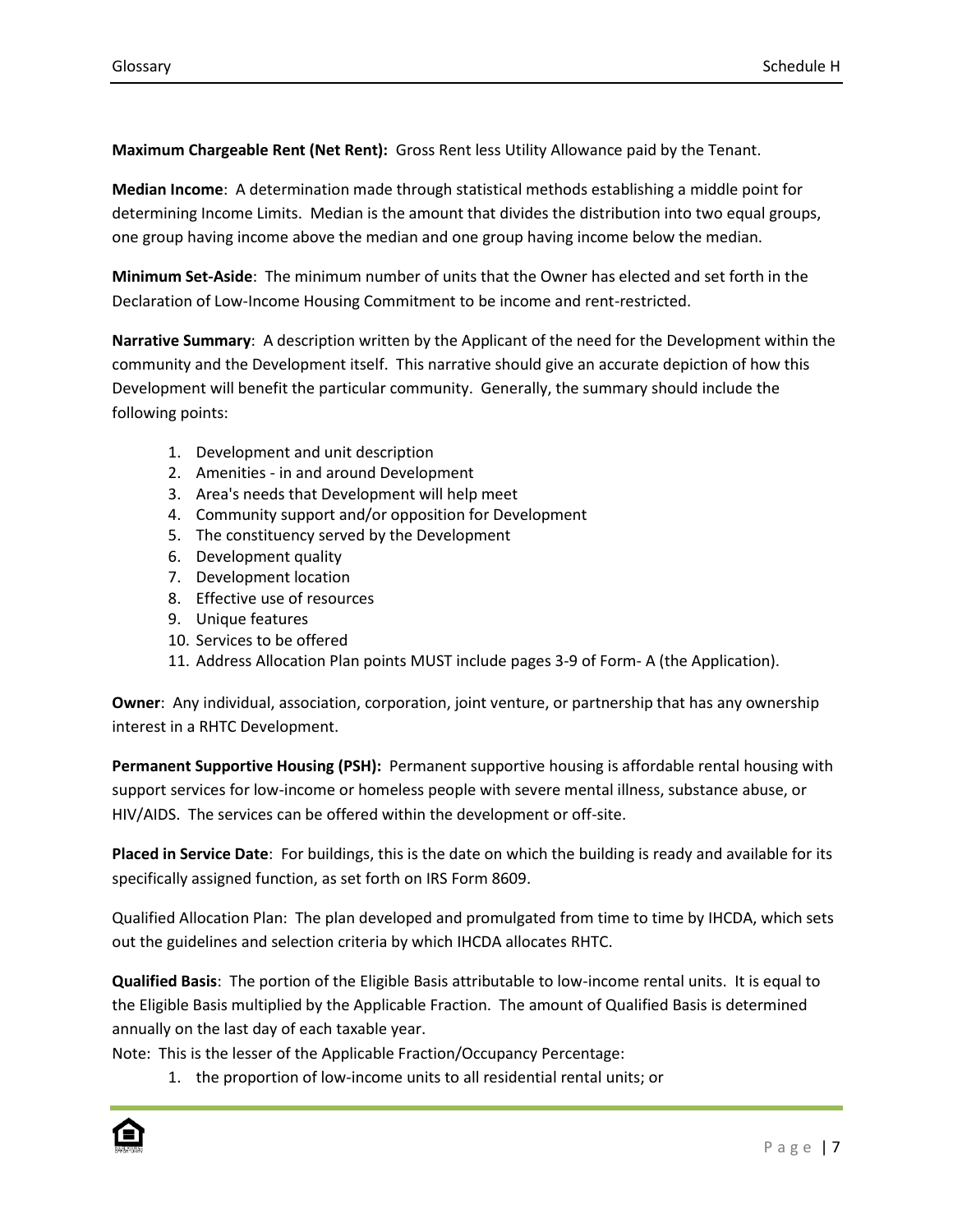2. the proportion of floor space of the low-income units to the floor space of all residential rental units.

**Qualified Low-Income Building**: Any building that is part of a qualified low-income housing Development at all times during the period beginning on the first day in the compliance period on which such building is part of such a Development and ending on the last day of the compliance period with respect to such building (Section 42(c) (2) (A) of the Code).

**Qualified Unit**: A unit in a Qualified Low-Income Building occupied by qualified persons at a qualified rent.

## **Related Parties:**

- 1) the brothers, sisters, spouse, ancestors, and direct descendants of a person;
- 2) a person and corporation where that person owns more than 50% in value of the outstanding stock of that corporation;
- 3) two or more corporations, general partnership(s), limited partnership(s) or limited liability corporations connected through debt or equity ownership, in which
	- a. stock is held by the same persons or entities for at least 50% of the total combined voting power of all classes that can vote, or at least 50% of the total value of shares of all classes of stock of each of the corporations or at least 50% of the total value of shares of all classes of stock of at least one of the other corporations, excluding, in computing that voting power or value, stock owned directly by that other corporation;
	- b. concurrent ownership by a parent or related entity, regardless of the percentage of ownership, or a separate entity from which income is derived;
	- c. concurrent ownership by a parent or related entity, regardless of the percentage of ownership, or a separate entity where a sale-leaseback transaction provides the parent or related entity with income from the property leased or that creates an undue influence on the separate entity as a result of the sale-leaseback transaction;
	- d. concurrent ownership by a parent or related entity, regardless of the percentage of ownership, of a separate entity where an interlocking directorate exists between the parent or related entity and the separate entity.
- 4) a grantor and fiduciary of any trust;
- 5) a fiduciary of one trust and a fiduciary of another trust, if the same person is a grantor of both trusts;
- 6) a fiduciary of a trust and a beneficiary of that trust; a fiduciary of a trust and a corporation where more than 50% in value of the outstanding stock is owned by or for the trust or by or for a person who is a grantor of the trust;
- 7) a person or organization and an organization that is tax-exempt under Subsection 501(c)(3) or (4) of the IRC and that is affiliated with or controlled by that person or the person's family members or by that organization;
- 8) a corporation and a partnership or joint venture if the same persons own more than:

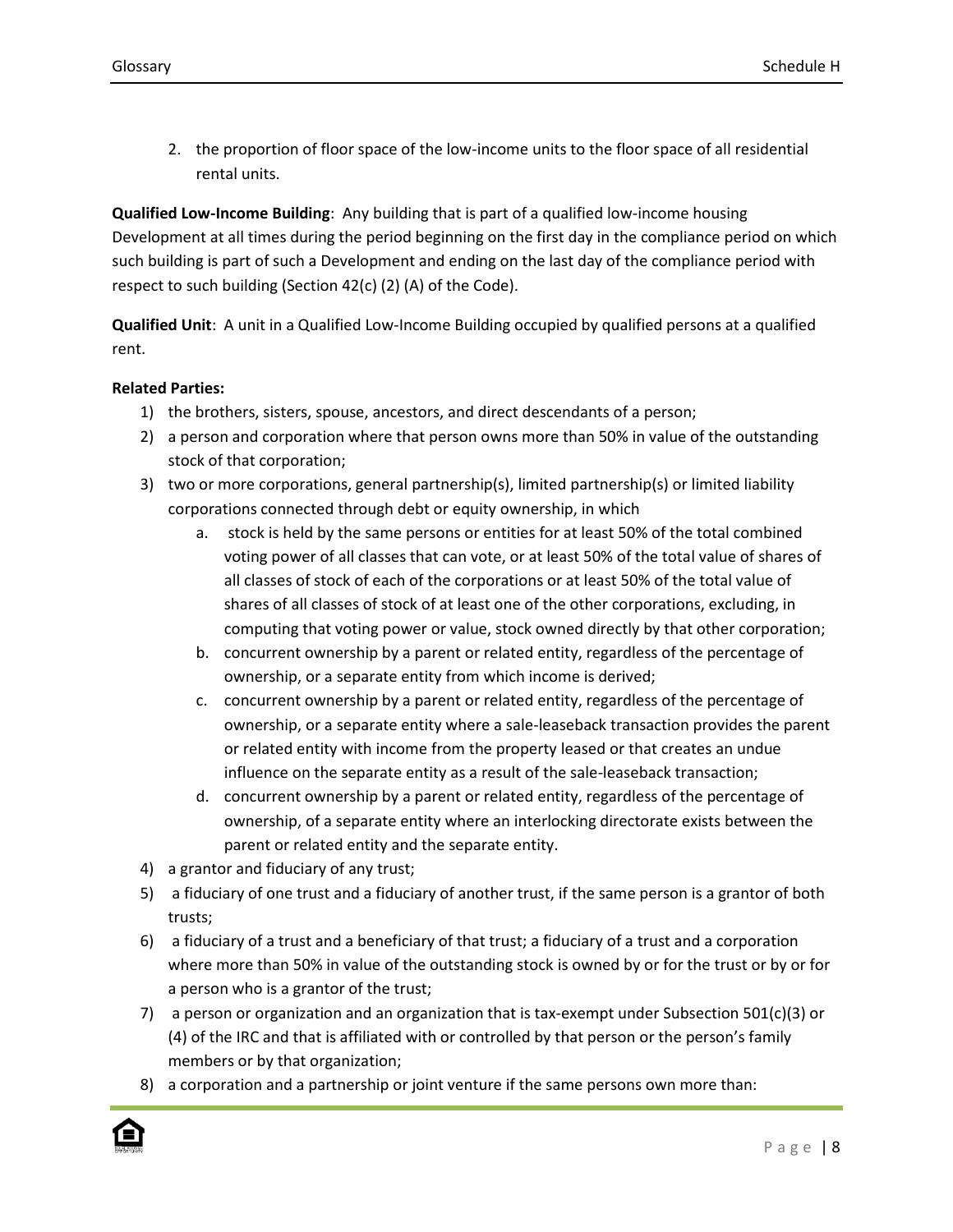- a. 50% in value of the outstanding stock of the corporation; and
- b. 50% of the capital interest, or the profits' interest, in the partnership or joint venture;
- 9) one S corporation or limited liability corporation and another S corporation or limited liability corporation if the same persons own more than 50% in value of the outstanding stock of each corporation;
- 10) an S corporation or limited liability corporation and a C corporation, if the same persons own more than 50% in value of the outstanding stock of each corporation;
- 11) a partnership and a person or organization owning more than 50% of the capital interest, or the profits' interest, in that partnership; or
- 12) two partnerships where the same person or organization owns more than 50% of the capital interests or profits' interests.
- **RHTC**: Rental Housing Tax Credit. Tax Credit as authorized by Section 42 of the Internal Revenue Code.

**Rural:** The Development is located in an unincorporated area of a county whereas;

- a. The Development is outside the 2-mile jurisdiction of either a Large City or Small City as defined in the QAP; and
- b. The Development does not have access to public water or public sewer from either the Large City or Small City as defined in the QAP.

**Section 8**: Section 8 of the United States Housing Act of 1937, as Amended.

**Set Aside**: Shall mean and require that units designated as "set aside" for a specific population may be used only for the identified population and for no other. If qualified tenants in the designated population are not available, the unit(s) must remain vacant.

**Small City:** A city with a population of 15,000 – 74,999 (See Appendix E). The Development must be located within one mile of the zoning jurisdiction and/or use city utility services (water and sewer).

**Student**: Any individual who is, or will be, a full-time Student (as defined by the institution) at an educational institution with regular facilities and Students, other than correspondence school.

**Tax Credit**: The Tax Credit amount is calculated by multiplying the Qualified Basis by the Applicable Credit Percentage. The credit percentage, determined monthly, changes so as to yield over a 10 year period, a credit equal to either 30% or 70% of the present value of the Qualified Basis of the building. An Owner may elect to lock in the Applicable Credit Percentage either at the time a Commitment is made by IHCDA, or at the time the allocation is made.

**Tenant**: Any person occupying the unit.

**Tenant/ Unit File**: Complete and accurate records pertaining to each dwelling unit, containing the Application for each Tenant, Verification of income and Assets of each Tenant, Annual Income Recertification, utility schedules, rent records, Lease and Lease addendum. Any authorized representative of IHCDA or the Department of Treasury shall be permitted access to these files upon receipt by